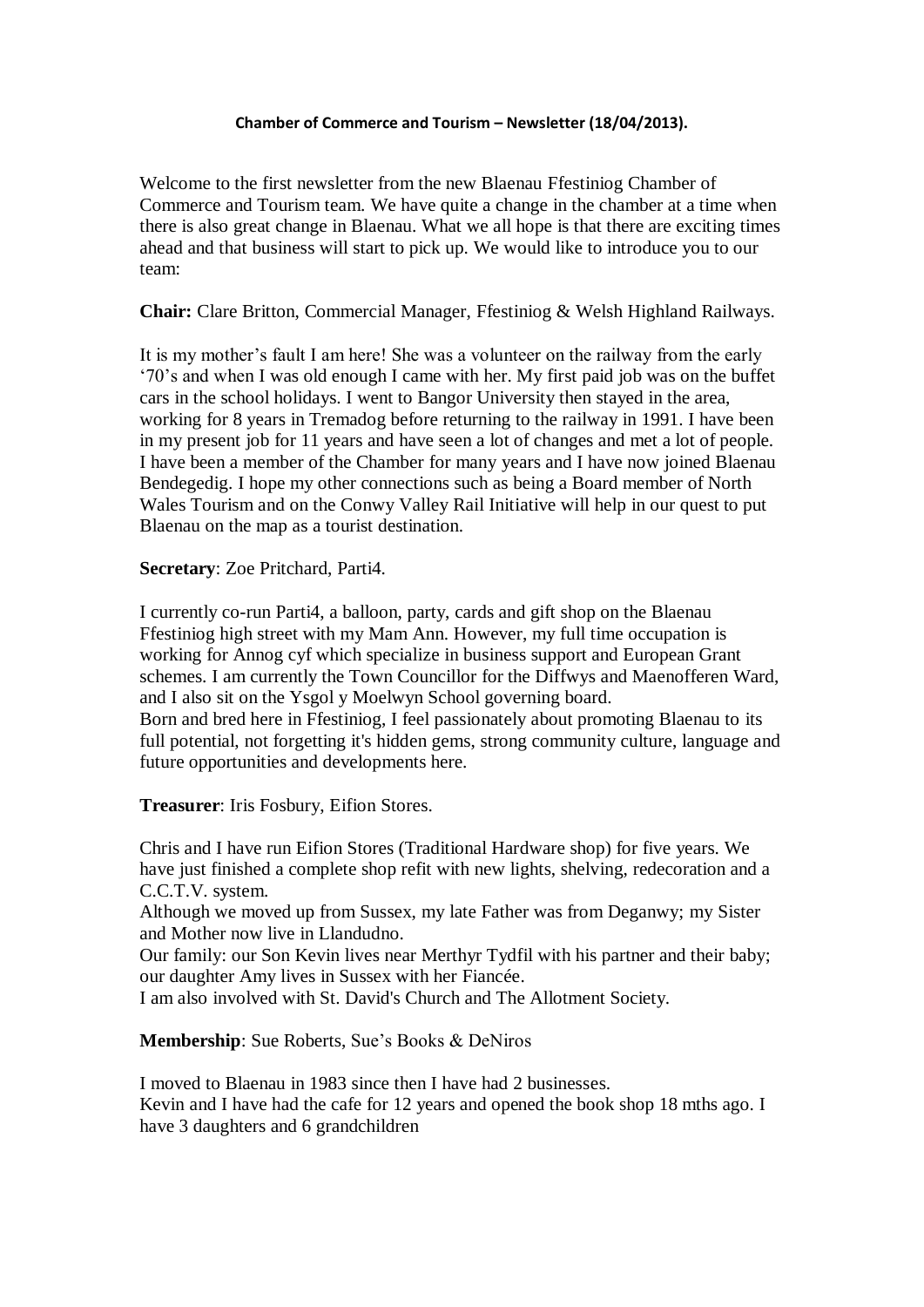## **Marketing Officer and Website Co-Ordinator**: Alister Haveron, Dolawel

Along with my wife Pat we run Dolawel Guesthouse and as a side line I run Snowdonia Outdoor Activities as a Member of the Association of Mountaineering Instructor. I was an electrical and mechanical engineer for over 35 years, with most of that time being in management. Pat is originally from Llanllechid and I am from the Glens of Antrim, in N Ireland, and we have been living here in Rhiw for nearly 10 years. I have been awarded the Member of British Empire Medal, and the British Empire Medal, for voluntary service to Mountain Rescue. I am extremely enthusiastic in promoting Blaenau as an area for visitors, encouraging and assisting them to make the most of the many excellent tourist attractions we have when they are here.

## **Events:**

There are quite a few events coming up in the town that you may wish to benefit from

**Saturday 27th April**. Proclamation Ceremony for the 2014 Eisteddfod yr Urdd. A procession will leave Ysgol y Moelwyn, pass Eurospar and go over the railway bridge and along Church Street to Diffwys Square where the service will be held at 11:00. There is entertainment planned for much of the day with a stage in the car park and S4C in action. Car parking has been requested at Llechwedd for 400 cars with shuttle buses running into town. **Don't Miss Out – Stay Open!**

**Also –** "On the Slate" in the Literature Lounge – 49 High Street (The Old Co-op). A full 2 days programme including acoustic sessions on the Friday night  $(26<sup>th</sup>)$  and on the Saturday  $(27<sup>th</sup>)$  stories for kids, beat boxing, poetry, Literary walking tour around Blaenau and much more. A predominantly Welsh medium event to promote Welsh Literature.

**Saturday 4th May**. Llechwedd May Fair and Steam 150 Ffestiniog Railway. Stalls and Victorian entertainment at Llechwedd 1000 – 1230. Then people will be encouraged to come to town for a ceremonial handing over of the slates at the station with a slate train pulled by Prince, one of the original steam locomotives on the line. After that there will be singing and theatre in the new shelter above the car park and there are guided walks around the town by Huw Jenkins. Passengers from Porthmadog are being encouraged to stay in town for a while so please let them know you are open.

**3 rd to 6th May.** Ffestiniog Railway Steam 150 event. Extra trains and footplate rides on Blaenau platform.

**Saturdays 11th May and 8th June.** Blaenau Bendigedig TableTop sales 10am – 1pm in the church hall to raise money for fireworks and Noson Goleuo.

**Sunday 16th June.** Blaenau Bendegedig Fun in the Park. Stalls, family fun and a tug of war!